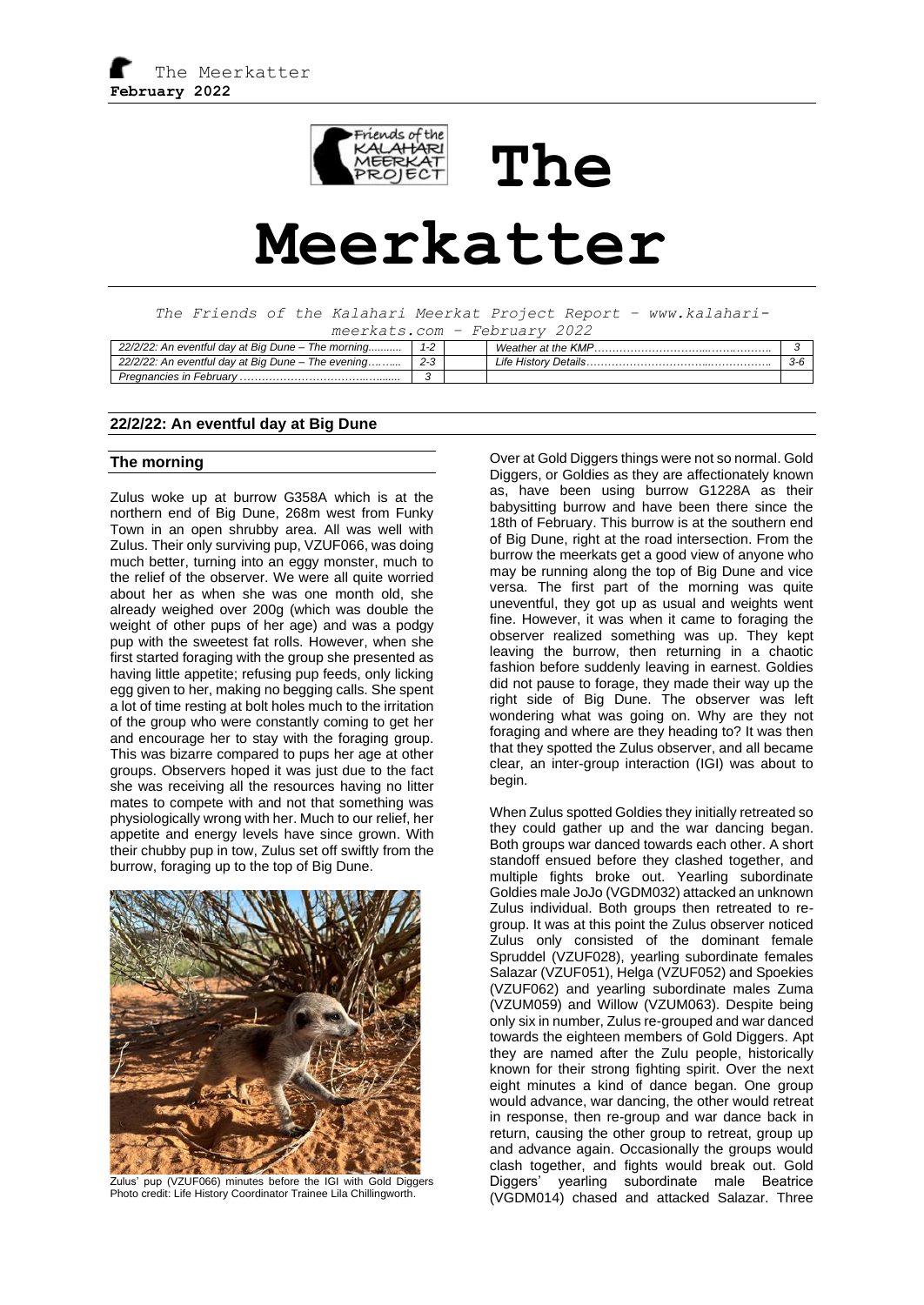Zulus individuals attacked JoJo. In this manner Goldies pushed Zulus to the edge of Big Dune. Here Zulus decided to retreat all the way back to the sleeping burrow, ending the inter-group interaction.



A still from a video of the Zulus-Gold Diggers IGI. The meerkats war dancing in the foreground are Zulus. Photo credit: Life History Coordinator Trainee Lila Chillingworth.

Back at the sleeping burrow the Zulus six where rejoined by the rest of the group including the pup. Luckily no one had suffered any grave injuries with only yearling subordinate female Rowena (VZUF054) having a small puncture wound in her abdomen. However, they could not rest easy as they were beset upon by multiple encounters with four subordinate Goldies males; adult males Jack (VGDM010) and James Sawyer (VGDM011) and yearling males Beatrice and Rogelio De La Vega (VGDM015). These males circled the sleeping burrow, keeping to the shrubbery and occasionally showed their faces which either caused Zulus to alarm softly and go bipedal or war dance them off. Eventually after an hour and a half they left Zulus in peace which enabled them to start their day of foraging again.

Back on the top Big Dune, after their victory against Zulus, Goldies rested in the shade before heading back down to the burrow. Here they stayed for the rest of the morning session and despite all the fights, none of them sustained any injuries. Although two days later James Sawyer had a swollen back left foot which was leaking puss and causing him to limp. Observers were concerned that the main challenge of the evening session would be to actually find the group, as the only collared individual, Beatrice, had been roving that morning. Oh boy were they wrong.

## **The evening**

As predicted, Beatrice was not with the group, so the evening observer waited at the sleeping burrow for Goldies to return. When the meerkats came running back, they headed straight down the sleeping burrow, leaving the observer concerned about the number of weights they were going to be able to get. A couple of individuals re-emerged, followed by yearling subordinate female BMO (VGDF020), who had a pup in her mouth. This pup was not alive

thankfully as she started to eat it. The pup was about 10 cm in length, not counting the tail. Yearling subordinate male Yorki (VGDF033) noticed BMO was eating something, approached her and managed to eat part of the body she had left behind. BMO then went below and grabbed another pup, which sadly was alive, and proceeded to kill and eat it. The squealing caused all the other adults to run over. The, at this point horrified, observer noted most adults did not want to eat the pup but were just curious as to what the noise was. However, adult subordinate littermates Goldeneye (VGDF007), Juliet (VGDF009), Fleabag (VGDF005) and Yorki proceeded to fight over what was left of the body. Thankfully only two pups were brought up when the observer was there. Unexpectedly, all the other meerkats became very eggy and the majority of the group's weights could be collected. Goldeneye gained 70g after eating part of a pup. Once the pup had been completely eaten, the group went below without any other incidences occurring.

We cannot be exactly sure whose pups these could have been as there were three litters in the burrow at the time. Fleabag gave birth on the 17th, Juliet on the 20th and Goldeneye on the 21st. BMO is still pregnant at the time of writing. Only Fleabag's pups would have been big enough to be the killed pups although this was surprising to observers as we did not think her pups had survived when the group left no babysitters after she gave birth and no females started lactating until the 21st. Two days later, on the morning of the 24th, BMO was observed bringing up another pup, and began to eat it before Juliet stole it off her and ate the majority. The next evening (25th) the group changed burrows, were not observed moving pups and subsequently left no babysitters. This confirmed the death of all three litters, leaving no pups to compete with the offspring BMO is currently carrying.

Consulting the literature, a study on our population found that in five out of the six incidences of infanticide witnessed, it was performed by pregnant female relatives, killing pups less than 24hours old. In these cases, the pregnant female's litter would benefit from this act of infanticide as the pup to helper ratio would increase and the competition for food to the individual's litter, by older pups, would decrease (helpers do not discriminate between dominant's pups and subordinate's pups when choosing who to help). Helpers have a crucial role in the survival of offspring as parents contribute relatively little to the initial protection of young. Moreover, where predators are abundant offspring survival rates increase in relation to number of helpers.

A subsequent study found that when a subordinate female breeds in a group, the dominant female's pups are lighter when they reach independence. Low pup weight at this age is associated with reduced rates of surviving to adulthood and a reduction in future breeding success. This shows the benefits a dominant female would gain in performing infanticide and stopping a subordinate female from successfully breeding.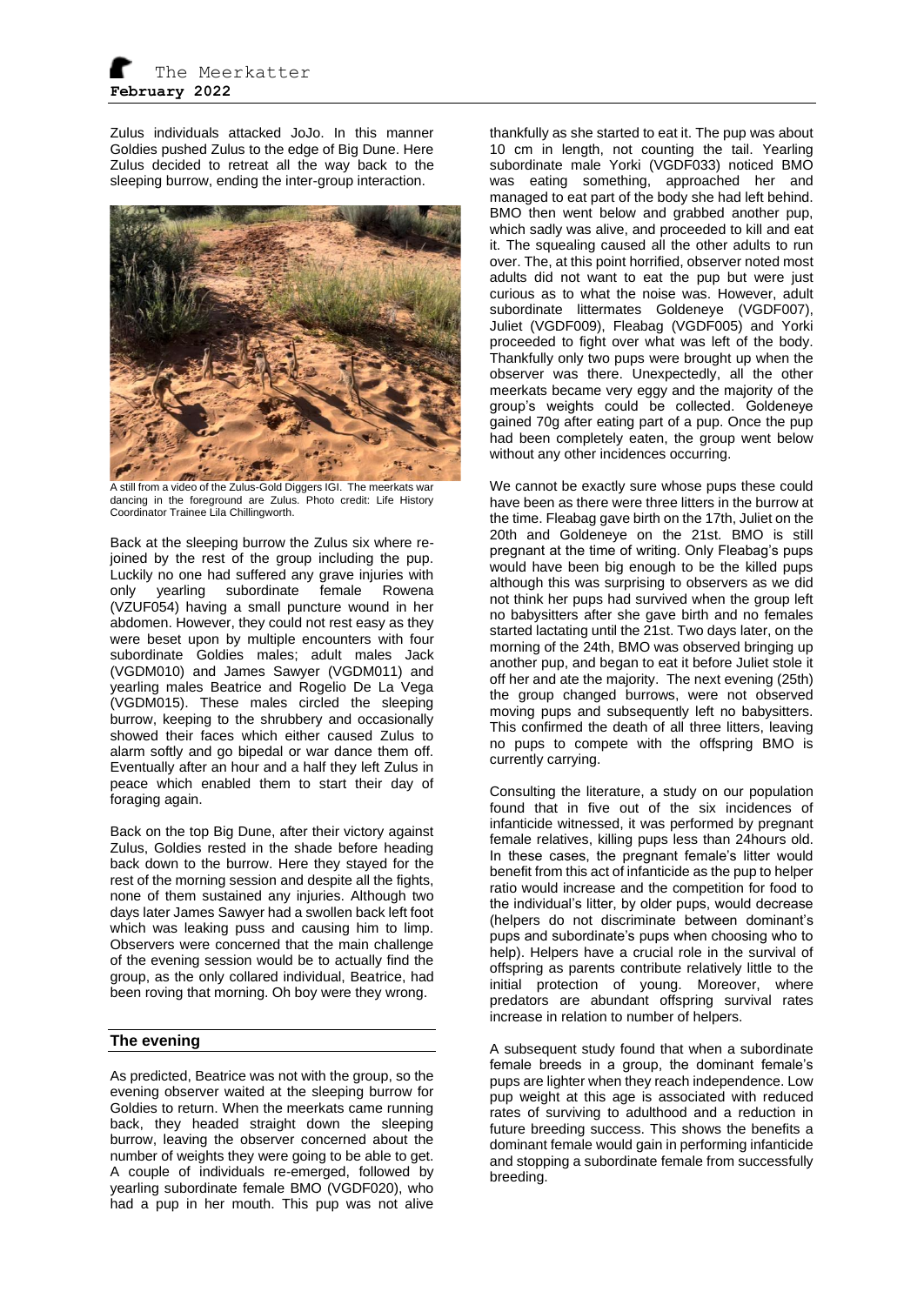In four of the cases mentioned above the infanticidal animal was a subordinate female and in only one case she was not pregnant. This illustrates the threat posed to a dominant female's litters by subordinate infanticide. A way to reduce this risk is to evict the subordinate females from the group in the late stages of the pregnancy. This removes their ability to access the pups whilst the dominant female is out foraging and cannot act to stop infanticide. In large groups dominant females are more likely to evict subordinates as the likelihood of infanticide occurring is increased, as the group gains less from expanding, compared to smaller groups.

Dominance at Goldies has been unsettled since the disappearance of the former dominant female Cleo (VGDF013) at the end of December 2021. We have been observing a lot of dominance competitions between Fleabag, Juliet and Goldeneye, but no one seems to have won yet. To determine who is dominant we look for direct submissions from half the mature females in the group. Goldies is a group of 18 members so it fits the earlier statement that they should be more at risk of infanticide. Maybe this lack of clear authority allowed BMO to remain in the group and have the confidence to clear the way of competition for her pups. Maybe the stress of the morning's IGI triggered this event, prompting the females to try and reclaim some of the resources they had invested into these litters of pups. These are just speculations, that once again show the value of the Kalahari Meerkat Project in being able to collect data on this kind of events which allows researchers to identify the motives behind them.

## **Pregnancies in February 2022**

| <b>Females pregnant in February</b>               | 18 |
|---------------------------------------------------|----|
| Females who aborted                               |    |
| Females who gave birth, litters lost              |    |
| Females who gave birth, litter emerged            | З  |
| Females who gave birth, unknown<br>outcome        |    |
| Females still pregnant at the end of the<br>month | 5  |

# **Weather at the KMP**



The average maximum temperature was 35.5 °C and the average minimum temperature was 17.4 °C. On the 24<sup>th</sup> temperatures rose to the highest recorded temperature this month of 38.6 °C. The coldest morning was on the 22<sup>nd</sup>, with temperatures dropping to 10.9 °C. We had 39.2mm of rain in February.

## **February 2022 Life History Details**

#### **Alba (formerly Elrond's Council 2):**

- Elrond's Council 2 has been together for more than 2 months and has successfully bred. They are now officially a group and have been renamed Alba (code: AL).
- Alba's group size has increased to 13 meerkats with the emergence of 6 pups, born to dominant female Pippin (VECF003), adult subordinate female Tolkien (VECF019) and yearling subordinate female Kilie (VECF036).
- All meerkats were present at the end of the month.
- Alba had encounters with evicted adult subordinate female Orc (VECF012) on the 2<sup>nd</sup>,  $8<sup>th</sup>$ , 11<sup>th,</sup> and 12<sup>th</sup>. On the 12<sup>th</sup> Orc was also joined by an unknown adult, who Alba separately war danced and chased away.
- No inter-group interactions or group splits were observed in February.
- Habituation at the group is *Incomplete*. Pippin is being weighed on a regular basis however, she often does not like to fully commit to getting all the way into the scale. She is comfortable with being followed at 1m and you can sit with her under 1m. The rest of the individuals are fully habituated.
- All individuals appear healthy.

#### **Brussels Sprouts (formerly Make-e-Plan 4):**

- Make-e-Plan 4 has been together for more than 2 months and has successfully bred. They have officially been made a group and have been renamed Brussels Sprouts (code: BS).
- All 4 adults were present at Brussels Sprouts and were joined by 5 pups who emerged on the 12<sup>th</sup> and 13<sup>th</sup>, bringing the total members present when they were last seen to 9.
- Female dominance is still unsettled.
- No encounters, inter-group interactions or group splits were observed.
- All individuals at Brussels Sprouts seem to be in good health.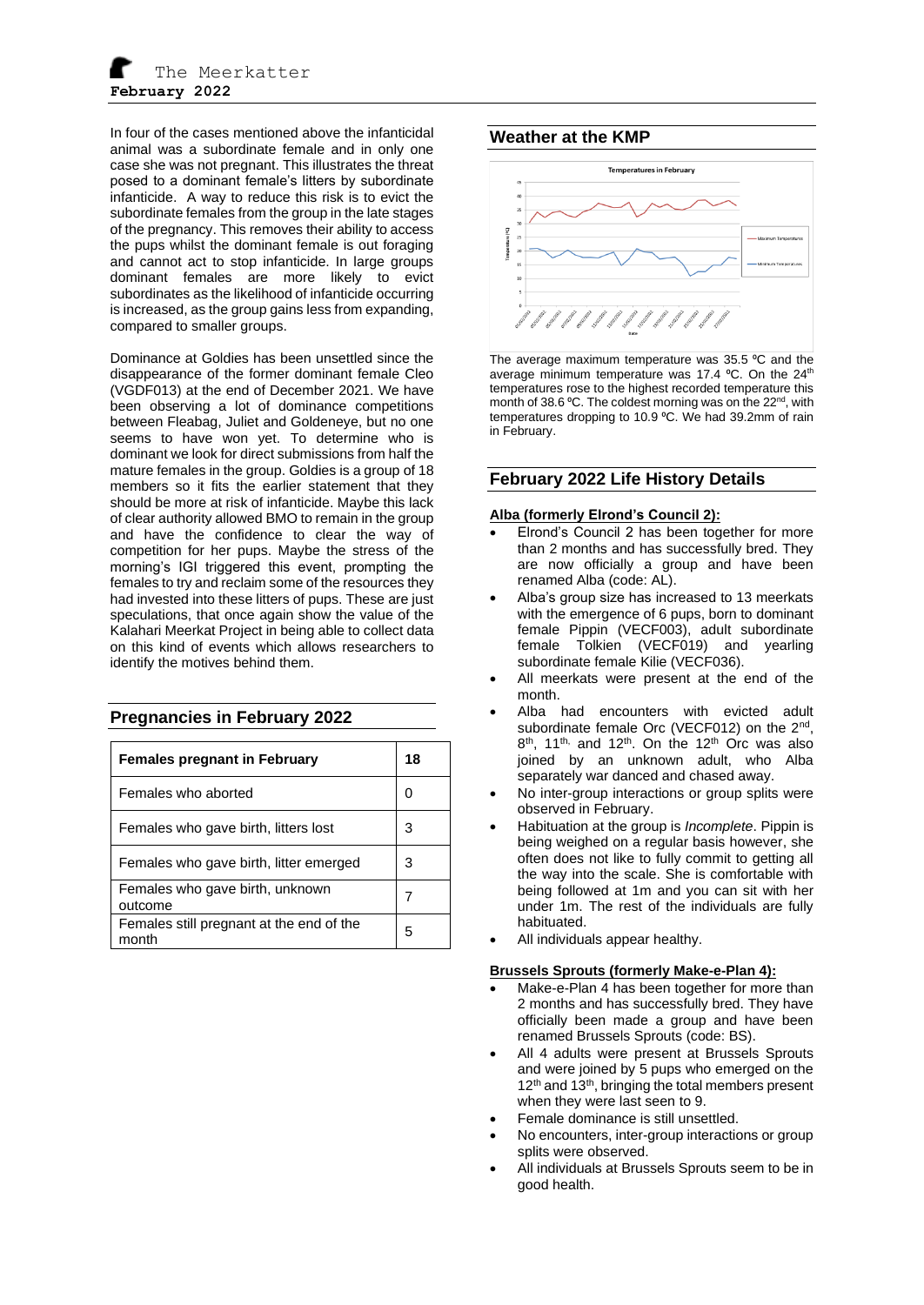• To note, Brussels Sprouts currently has no radio collar. They left their babysitting burrow on the 16<sup>th</sup> or 17<sup>th</sup>, hopefully taking all the pups with them. The group has not been seen since, but we continue to search for them.

## **Elrond's Council:**

- All 19 meerkats were present at the end of the month.
- Dominant female Galadriel (VECF032), who had been officially stated as pregnant at the beginning of this month, gave birth on the  $24<sup>th</sup>$ . On the  $27<sup>th</sup>$  we glimpsed one very tiny pup in the mouth of an adult inside the burrow, but it is unsure how many more are below.
- On the 17<sup>th</sup> yearling subordinate female Calypso (VECF027) left the group but had returned again on the 25<sup>th</sup>. Yearling subordinate male Pucky (VECM023) also left on the 17<sup>th</sup> and returned on the 19<sup>th</sup>.
- No encounters, inter-group interactions or group splits were observed this month.
- Habituation is still considered *Incomplete*. Galadriel is still skittish with sudden movements and hands but otherwise can be approached at 1-2m with minimal barking. She voluntarily approaches the scale and is keen to hop in for some egg. The rest of the individuals are fully habituated.
- All individuals appear to be in good health.

## **Gold Diggers:**

- There were 16 out of 18 meerkats present at Gold Diggers at the end February.
- Two meerkats left the group, remaining absent at the end of the month: yearling subordinate males Uncle Hec (VGDM030) on the 19<sup>th</sup> and Yoshi (VGDM034) on 25<sup>th</sup>.
- Yearling subordinate females Cosmic Owl (VGDF019), Shiva (VGDF021) and Corrugation (VGDF023) were given their Last Seen.
- On the 4<sup>th</sup>, yearling subordinate male Baymax (VDGM028) returned to the group. Yearling subordinate female Poki (VGDF029), adult subordinate males Jack (VDGM010) and James Sawyer (VGDM011) and yearling subordinate males Beatrice (VDGM014) and Rogelio De La Vega (VDGM015) left the group after their encounter with Zulus on the 22<sup>nd</sup> but had returned by the start of the afternoon session. Jack left and returned 4 more times this month on the:  $4<sup>th</sup>$ , 10<sup>th</sup>, 16<sup>th</sup>, and 19<sup>th</sup>. James Sawyer additionally left on the 2<sup>nd</sup> and returned on the 7 th .
- The group had 5 encounters with 2 unknown adults on the 21<sup>st</sup> which elicited the response of alarming and war dancing from Gold Diggers.
- On 22<sup>nd</sup> the group had an inter-group interaction with Zulus.
- No group splits were observed in February.
- Three adult subordinate females gave birth: Fleabag's (VGDF005) litter on the  $17<sup>th</sup>$ , Juliet's (VGDF009) on the 20<sup>th</sup> and Goldeneye's (VGDF007) on the 21<sup>st</sup>. However, their born pups were lost before emergence due to infanticide in the case of Fleabag's litter and a

burrow change for the others, although we cannot rule out infanticide for their litters.

- Initiating the infanticide has worked out in yearling subordinate female BMO's (VGDF020) favour as she is the only remaining pregnant female.
- All individuals seem to be healthy.

## **Hakuna Matata:**

- We are not sure how many individuals are currently present at Hakuna Matata. The group was last sighted on the 3<sup>rd</sup> and has been on the Heights farm since. We are regularly checking their known territory, so we can start following the group again as soon as they return to our reserve.
- When we last saw Hakuna Matata, adult subordinate male Luther (VLM245) and adult subordinate female Azizi (VHMF039) were absent from the group.
- The dominant female Sencha (VHMF030) was pregnant.
- No individual encounters, inter-group interactions or group splits were observed.
- All individuals appeared healthy when they were last seen.

#### **Jaxx:**

- There were 21 out of 22 meerkats present at Jaxx at the end of the month.
- Adult subordinate male Nibs (VJXM137) left on the 16<sup>th</sup>, remaining absent at the end of the month.
- Yearling subordinate male Oliver (VJXM144) and yearling subordinate female Gray (VJXF150) both left and returned once.
- No individual encounters, inter-group interactions or group splits were seen this month.
- All individuals at Jaxx seem to be in good health.

## **Lazuli:**

- All 13 individuals were present at the end of the month.
- The dominant female Sigma (VLF230) gave birth on the  $15<sup>th</sup>$  or  $16<sup>th</sup>$ . We do not yet know how many pups she had.
- Adult subordinate male Slop (VLM253) was moved to the group Unknown.
- No individual encounters, inter-group interactions or group splits were seen this month.
- All individuals seem to be in good health.

## **Make-e-Plan:**

- The total number of meerkats increased to 18 with the arrival of 6 new pups. 17 members were present at the end of the month.
- Yearling subordinate female Emma (VMPF060) left the group around the  $19<sup>th</sup>$ , remaining absent at the end of the month.
- Yearling subordinate male Priscilla (VMPM046), who was absent at the end of January, returned on the 3<sup>rd</sup>.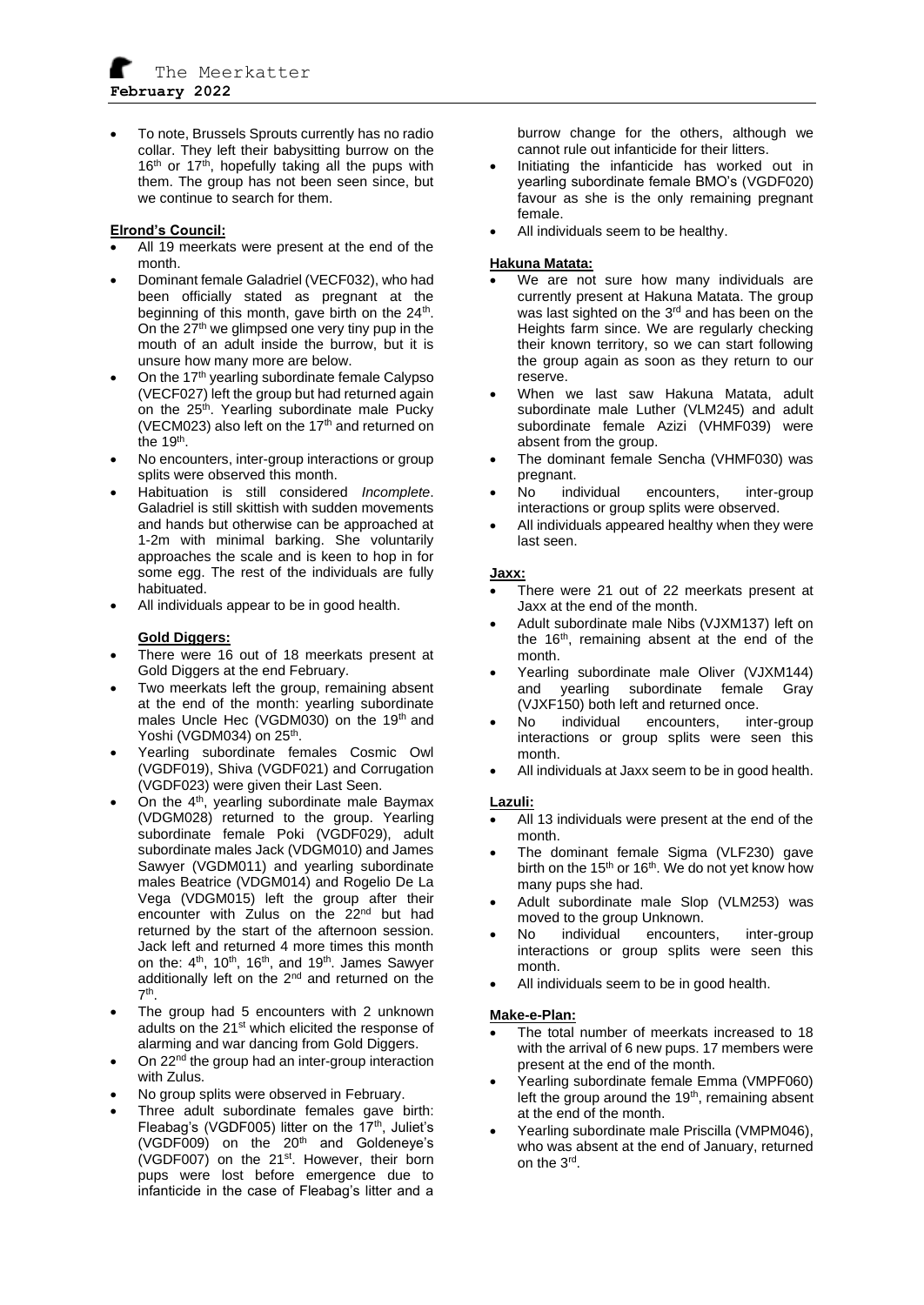

- No individual encounters, inter-group interactions or group splits were seen this month.
- Make-e-Plan became a habituation group after the arrival of adult males Sketchy Bongo (VTSM019) and Sushi (VTSM006) from Trackie-Daks at the end of November. Sketchy Bongo is a very skittish individual and we are working hard on his habituation. We hope being around a wellhabituated group will have a positive impact on how comfortable he is around us.
- The radio-collared male Priscilla managed to lose his collar, making it quite challenging to keep track of the group. We regularly send out observers to sweep their known burrows and to look for signs of Make-e-Plan, but we have only had mixed success in finding them.
- All individuals appear to be in good health.

#### **Namaqua:**

- There were 11 out of 12 individuals present at the end of the month.
- Pup VNQM030 disappeared from the group on the 19<sup>th</sup> and will be given his Last Seen if he does not reappear by the beginning of March.
- Yearling subordinate female Megara (VNQF020) left the group from the  $11<sup>th</sup>$  until the 13<sup>th</sup> and was evicted from the 14<sup>th</sup> until the  $24<sup>th</sup>$ . Sub-adult male Hanspeter (VNQM029) also left and returned a few days later.
- The dominant female Manzai (VNQF013) gave birth on the 21<sup>st</sup>. We do not yet know how many pups she had.
- Namaqua had an encounter with an unknown female on the 14<sup>th</sup>.
- No inter-group interactions or group splits were observed in February.
- Megara started showing signs of tuberculosis, with small submandibular lumps on both sides and protruding collarbones and hips. No other Namaqua meerkats are showing signs of TB and seem to be healthy.

#### **Phoenix**

- 16 unmarked individuals were present at the end of the month, including 4 pups.
- The only identifiable individual, the radiocollared yearling female Pinky (VPHF001), has been given her Last Seen.
- No encounters or interactions were witnessed this month.
- The group's habituation status is still *In Progress*. On most days observers are tolerated at 2-5m. At the end of the month, the new pups ate some egg that we sprinkled near the burrow. This is great news as they could encourage the adults to also try egg, which would mean they associate our presence with the positive experience of eating egg, which should hopefully make group members more comfortable with our presence.
- All individuals at Phoenix appear to be healthy.

#### **Runaways:**

All 11 individuals were present at the end of the month.

- Adult subordinate male Grigio (VJXM126) was given his Last Seen after being absent from the group since December.
- No individual encounters, inter-group interactions or group splits were seen this month.
- All individuals seem to be in good health.

#### **Side Quest:**

- There were 10 out of 11 individuals present at the end of the month.
- Adult subordinate female Timon (VZUF049) left on the 15<sup>th</sup>, appeared once on the 22<sup>nd</sup> and was still absent at the end of the month.
- The dominant female Pumba (VZUF048) is pregnant again.
- There were no individual encounters, inter-group interactions, or group splits observed during the month.
- All individuals appear to be healthy.

## **Trackie-Daks:**

- The total number of meerkats increased to 20 with the arrival of 10 new pups. 19 members were present at the end of the month.
- Adult subordinate male Petit Lu (VTSM011) left on the 7<sup>th</sup>, remaining absent at the end of February.
- There were no individual encounters, inter-group interactions, or group splits observed this month.
- The habituation level is currently *In Progress.* Focus is on the dominant male Coquilette (VTSM014) who still needs a lot of habituation work. Adult subordinate male Jiminy Cricket (VTSM007) still needs habituation work too. We hope that the arrivals of new pups, who are generally easier to habituate, will positively influence the habituation levels of the males that need the most work.
- All individuals appear to be healthy.

#### **Ubuntu:**

- The group size increased to 24 with the addition of 13 pups to Ubuntu. All members were present at the end of the month.
- Yearling subordinate males Thulani (VUBM036), Scarboi Jnr (VUBM038), and sub-adult males Errie (VUBM041) and Chad (VUBM042) have been given their Last Seen after being absent from the group since December.
- Adult subordinate male Captain Barbosa (VLM265) left and returned once. Adult subordinate female Magali (VUBF023) and yearling subordinate female Cthulhu (VUBF035) both briefly left on the morning of the 8<sup>th</sup> to retrieve 2 pups the group had left behind in the previous sleeping burrow.
- No encounters, inter-group interactions or group splits were observed this month.
- Habituation is still considered to be *Incomplete*. The habituation of Captain Barbosa is continuing. Weighing sessions have become a lot more chaotic with the arrival of the 13 pups and he is often not comfortable enough around the scales anymore. He can be followed at 1-2m on a good day while he is foraging.